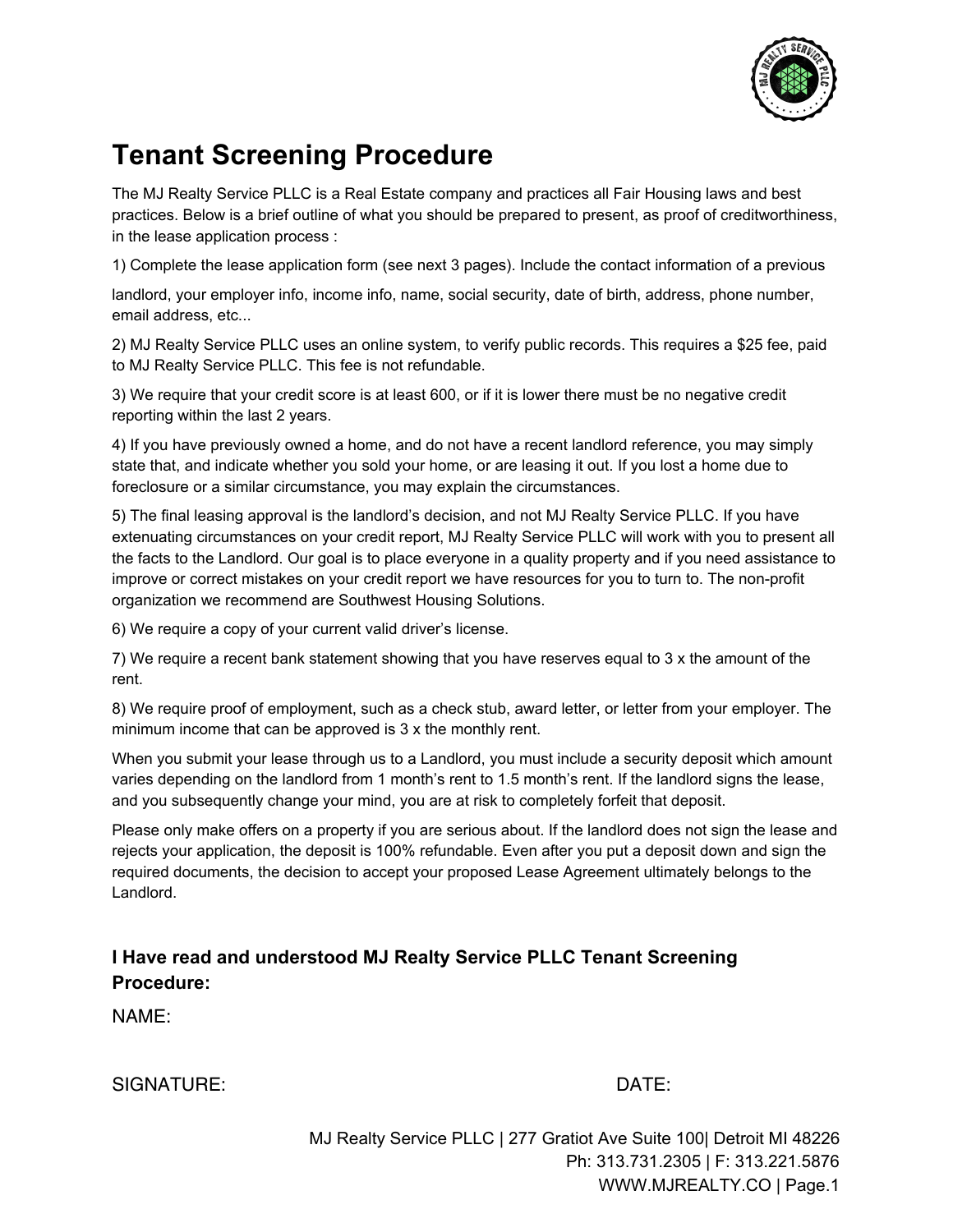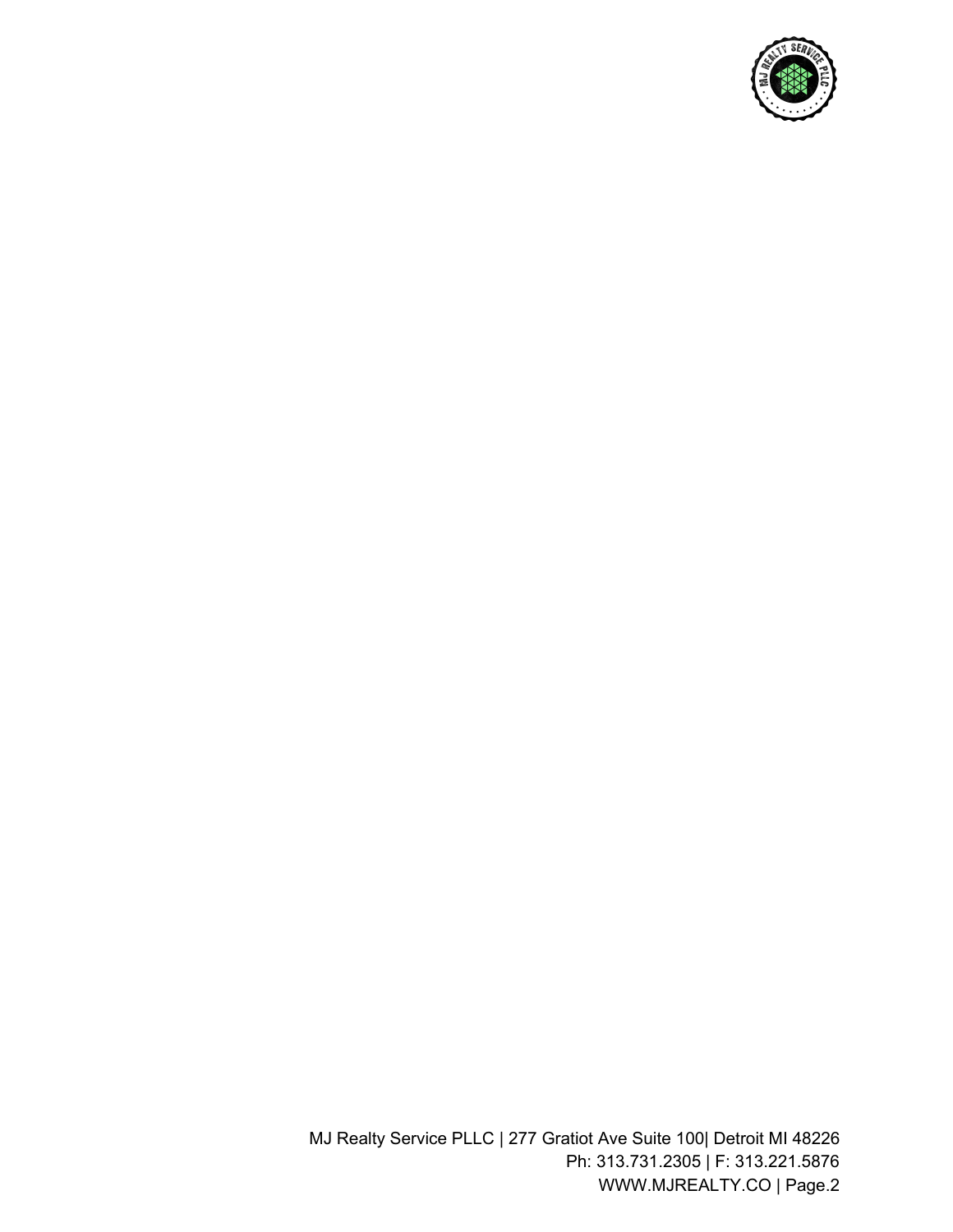

# **Rental Application**

Date \_\_\_\_\_\_\_\_\_\_\_\_\_\_

### *TENANT INFORMATION:*

| Notice: All adult applicants (18 years or older) must complete a separate Rental Application |  |  |
|----------------------------------------------------------------------------------------------|--|--|
|                                                                                              |  |  |
| Home Phone () _________ Work Phone () ___________ Cell Phone () __________                   |  |  |
|                                                                                              |  |  |
|                                                                                              |  |  |
| Names and Ages of everyone who will live in the residence                                    |  |  |
|                                                                                              |  |  |
|                                                                                              |  |  |
| Vehicle Make/Model ________________________Year ______ License/State ____________            |  |  |

### *EMPLOYMENT INFORMATION:*

| Applicant Employment Status ____ Full Time _____ Part Time _____ Student _____ Unemployed                                                                       |  |  |  |
|-----------------------------------------------------------------------------------------------------------------------------------------------------------------|--|--|--|
|                                                                                                                                                                 |  |  |  |
|                                                                                                                                                                 |  |  |  |
|                                                                                                                                                                 |  |  |  |
|                                                                                                                                                                 |  |  |  |
| Monthly Pay ___________________                                                                                                                                 |  |  |  |
| If you would like us to consider other sources of income for this Rental Application, please list the amount<br>and the person we may contact for confirmation. |  |  |  |
|                                                                                                                                                                 |  |  |  |
|                                                                                                                                                                 |  |  |  |

MJ Realty Service PLLC | 277 Gratiot Ave Suite 100| Detroit MI 48226 Ph: 313.731.2305 | F: 313.221.5876 WWW.MJREALTY.CO | Page.3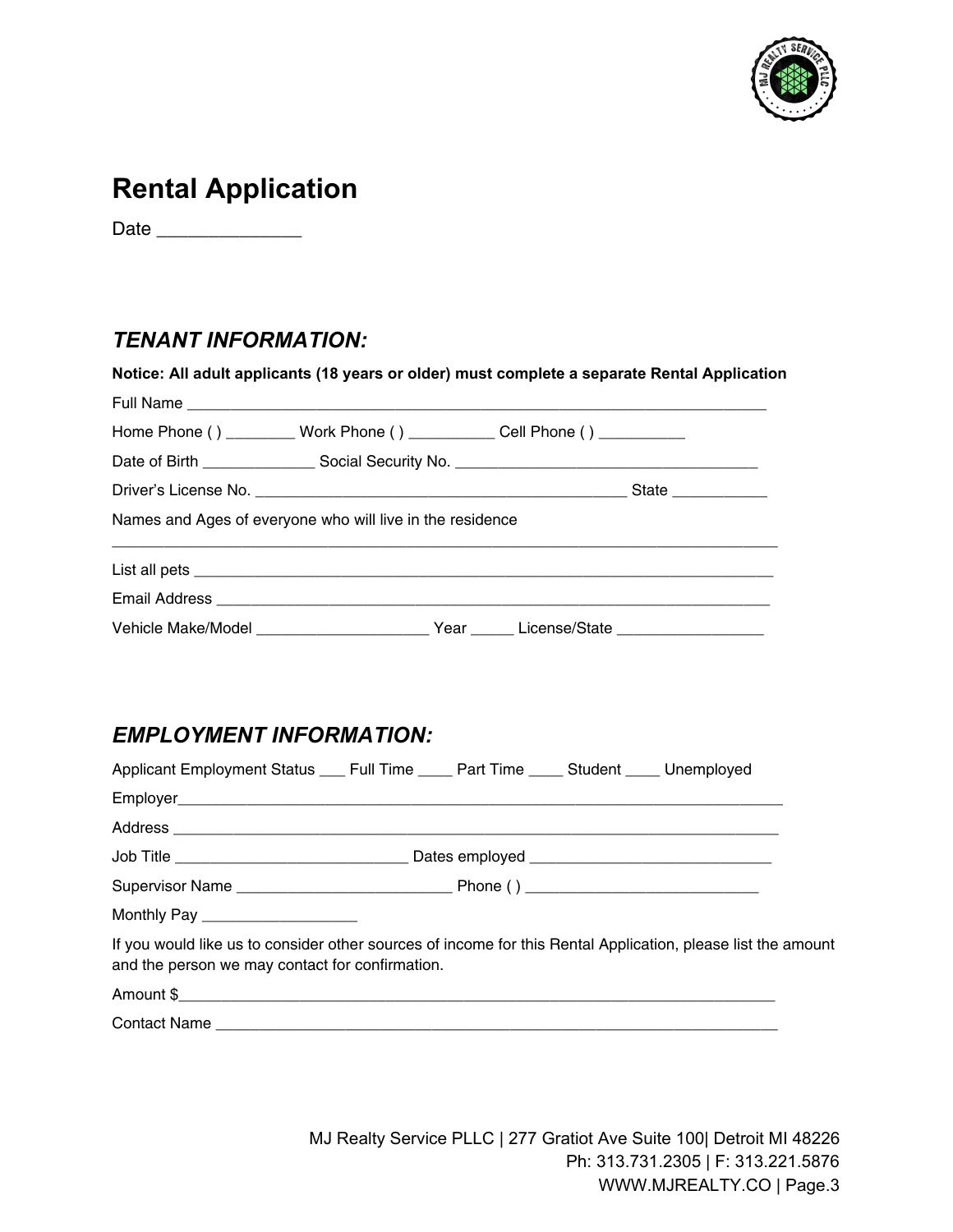

### *RESIDENTIAL HISTORY FOR LAST 3 YEARS:*

|  | Move In Date ____________________Move Out Date __________________________________ |
|--|-----------------------------------------------------------------------------------|
|  |                                                                                   |
|  |                                                                                   |

## *CREDIT HISTORY:*

| If you answered yes to any of the above questions, please provide a separate written explanation. |  |
|---------------------------------------------------------------------------------------------------|--|
|                                                                                                   |  |
|                                                                                                   |  |
| Have you had any late rental payments in the 3 years? Yes _______________No ____________          |  |
|                                                                                                   |  |
| Have you ever been evicted from a rental residence? Yes _____________ No ____________             |  |
|                                                                                                   |  |